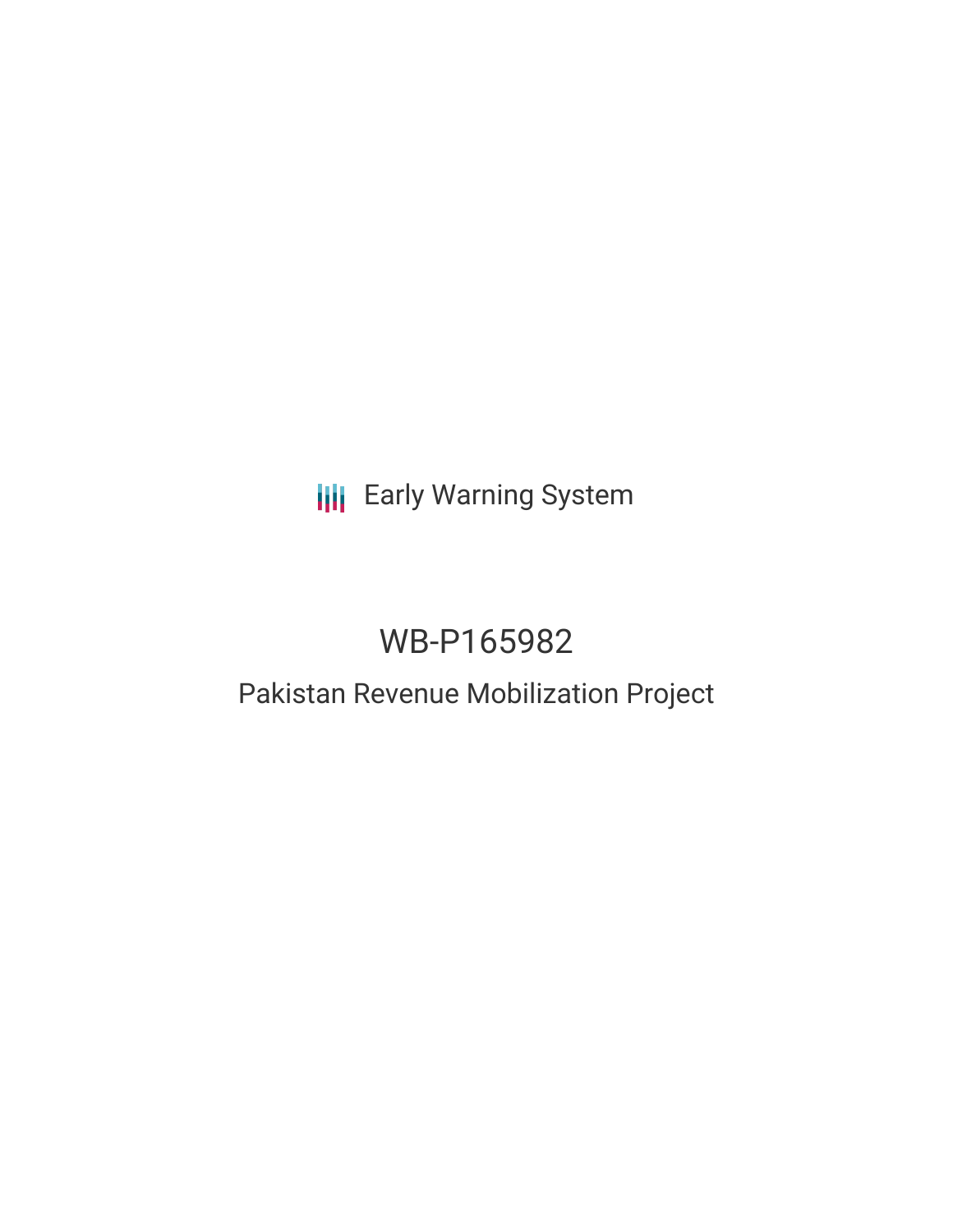

### **Quick Facts**

| <b>Countries</b>               | Pakistan               |
|--------------------------------|------------------------|
| <b>Financial Institutions</b>  | World Bank (WB)        |
| <b>Status</b>                  | Proposed               |
| <b>Bank Risk Rating</b>        | С                      |
| <b>Borrower</b>                | Government of Pakistan |
| <b>Sectors</b>                 | Law and Government     |
| <b>Investment Amount (USD)</b> | \$400.00 million       |
| <b>Project Cost (USD)</b>      | \$1,100.00 million     |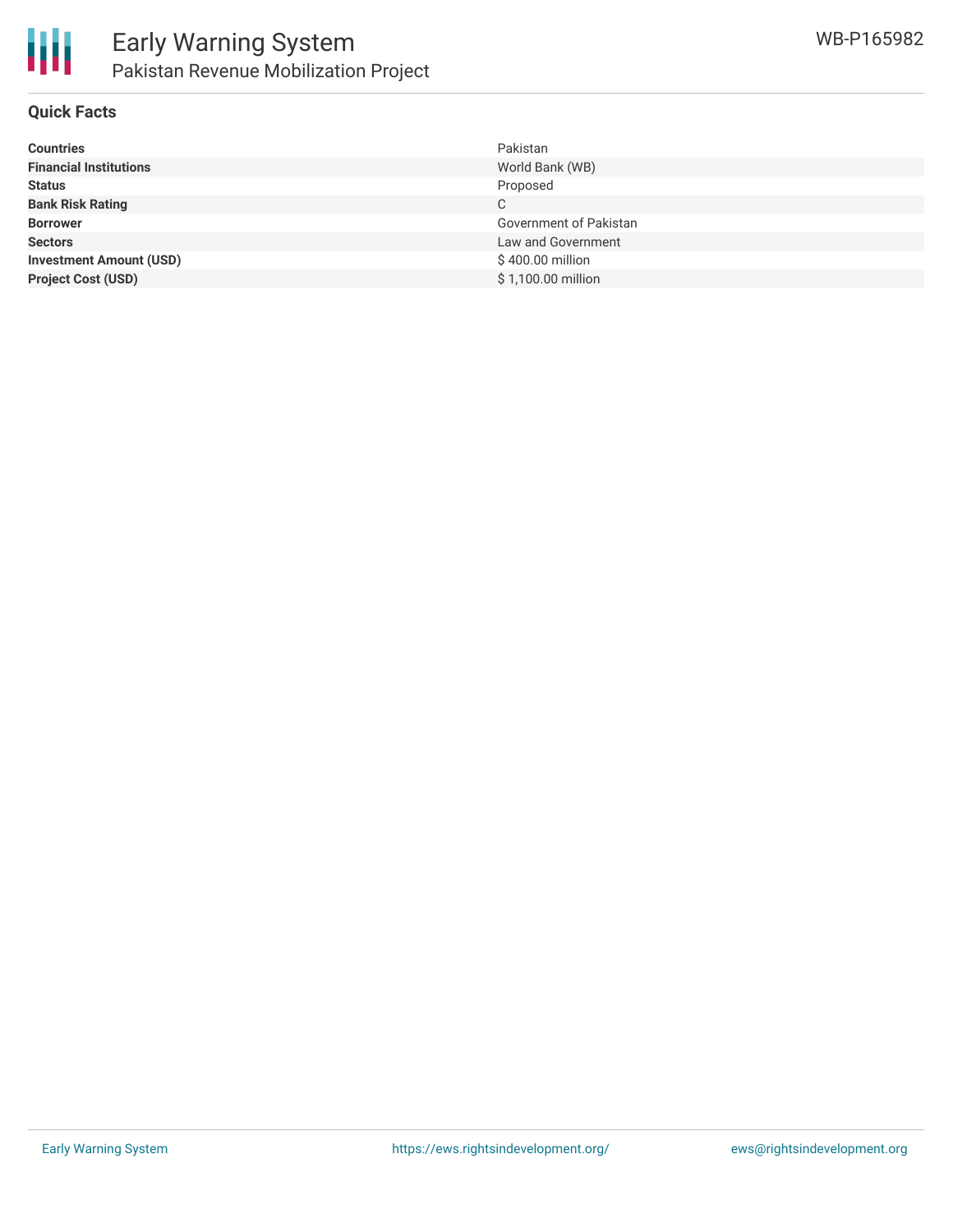

## **Project Description**

No information available at the time of writing.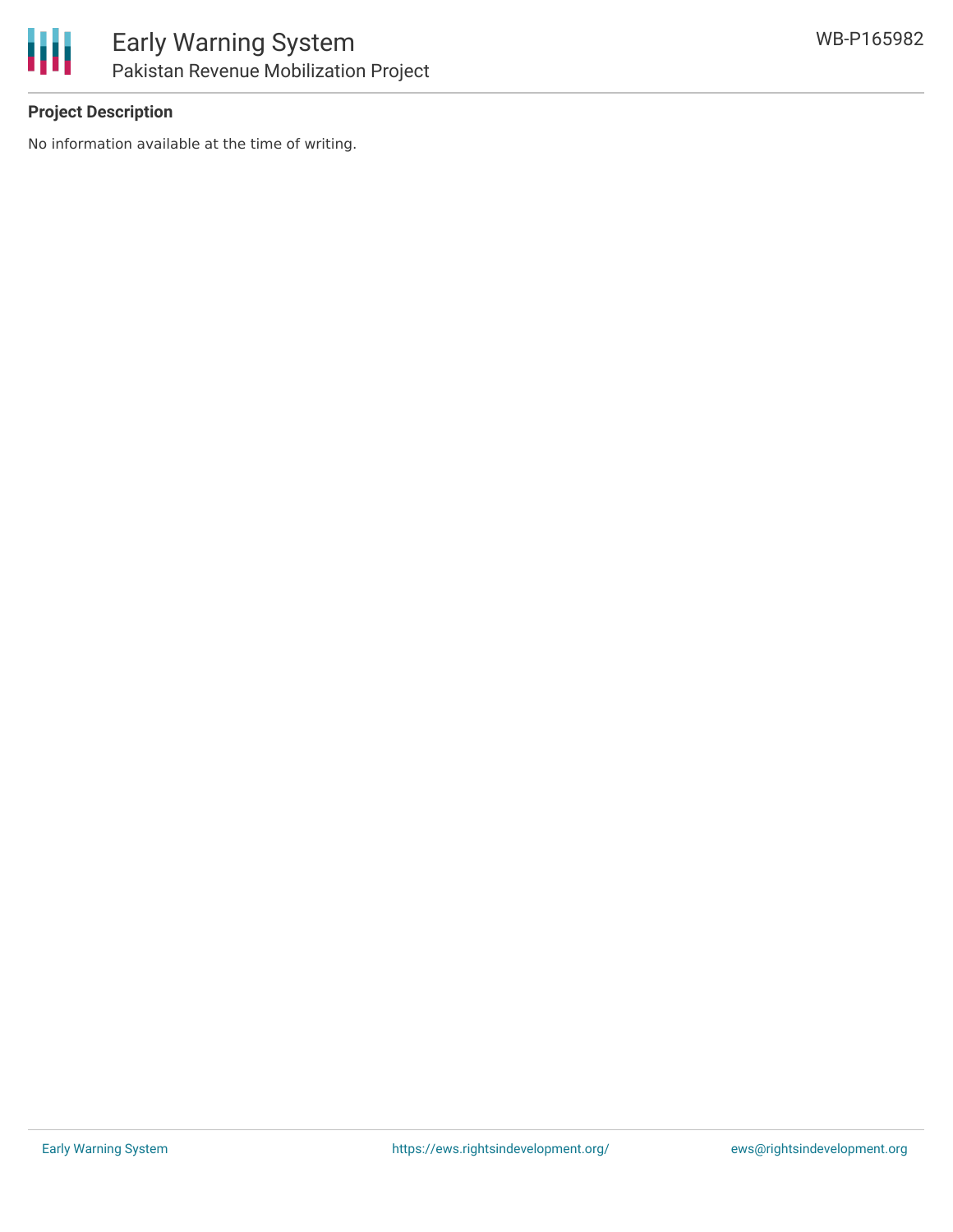## **Investment Description**

World Bank (WB)